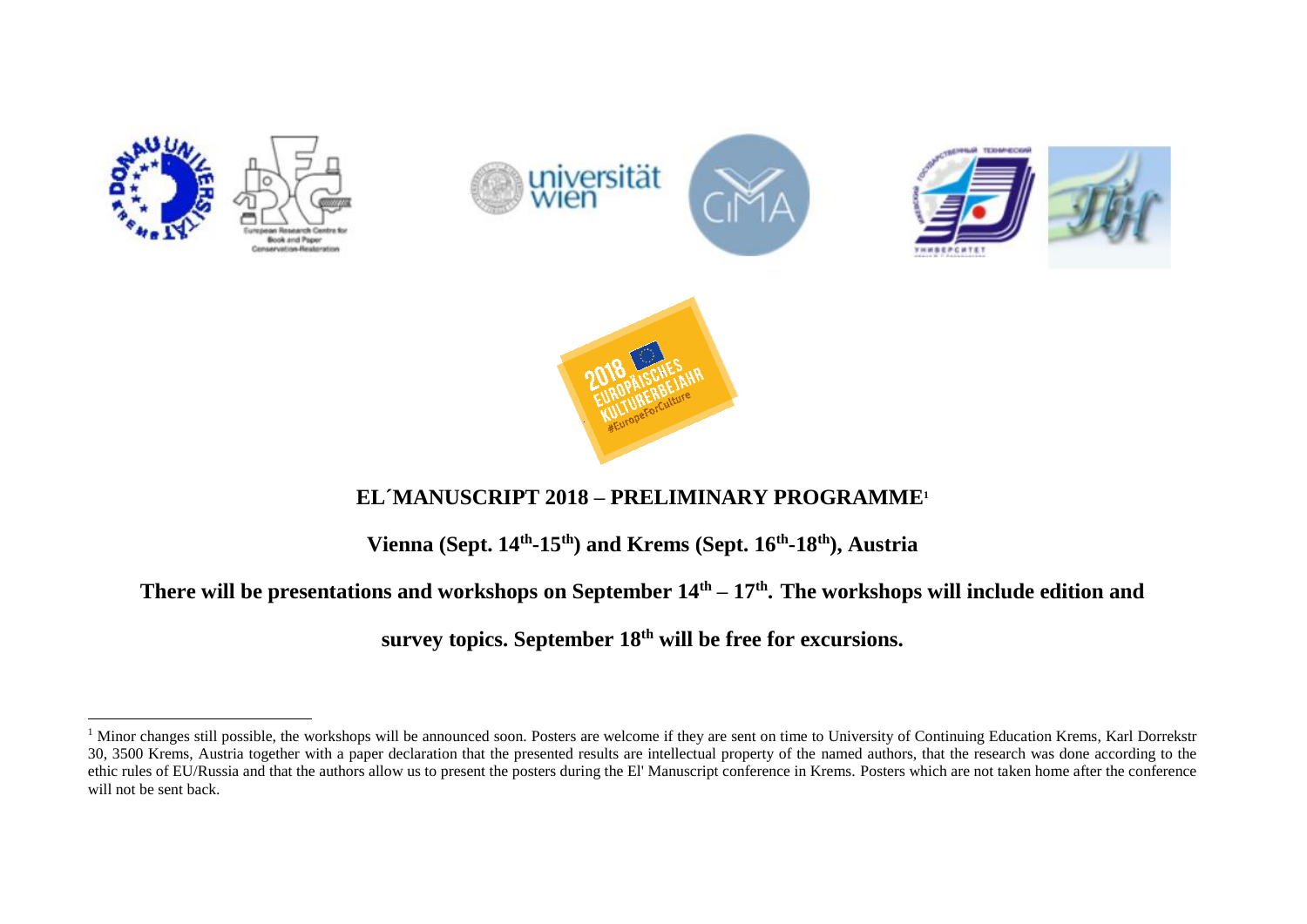## **Special invited speakers:**

Prof. Dr. Nicholas Pickwoad,

Prof. Dr. David Birnbaum,

Prof. Dr. Heinz Miklas,

Prof. Dr. Viktor Baranov

Dr. Lou Burnard

## **PRESENTATIONS**

## **Section A – Codicology, Palaeography, Conservation, and Imaging**

| Friday, Sept. 14                  |                                              |                                                                                            |  |
|-----------------------------------|----------------------------------------------|--------------------------------------------------------------------------------------------|--|
| 1 <sup>st</sup> afternoon session | Römer, C.; Brenner, S.; Cappa, F.; Frühmann, | A 16th-Century Ottoman Document Damaged by Spilled Ink.                                    |  |
| $(14:00 - 15:30)$                 | B.; Hammerschmid, E.; Schreiner, M.; Vetter, |                                                                                            |  |
| <b>IMAGING</b><br>W.              |                                              |                                                                                            |  |
|                                   | Rossetto, G.                                 | Image Processing for Philologists: Recovering Erased Texts from Manuscript Sinai Gr. 960.  |  |
|                                   | Musaev, M.                                   | Experiences in the use of digital 3D copies when reading Arabic inscriptions from          |  |
|                                   |                                              | gravestones.                                                                               |  |
| $2nd$ afternoon session           | Stieglecker, M.                              | Medieval Manuscripts and Watermarks. Cataloguing, Digitization and Presentation.           |  |
| $(16:00 - 17:30)$                 | Wenger, E.                                   | The fragment project hebraica.at.                                                          |  |
| <b>WATERMARKS</b>                 | Hufnagel, S.; Jucknies, R.                   | Paper Trails: A Project Presentation on the Material History of $16th$ and $17th$ Century. |  |
|                                   |                                              | Icelandic Books from Paper Production to Library Collection.                               |  |

### Miklas, H. *CIMA-experiences in manuscript studies* > plenary lecture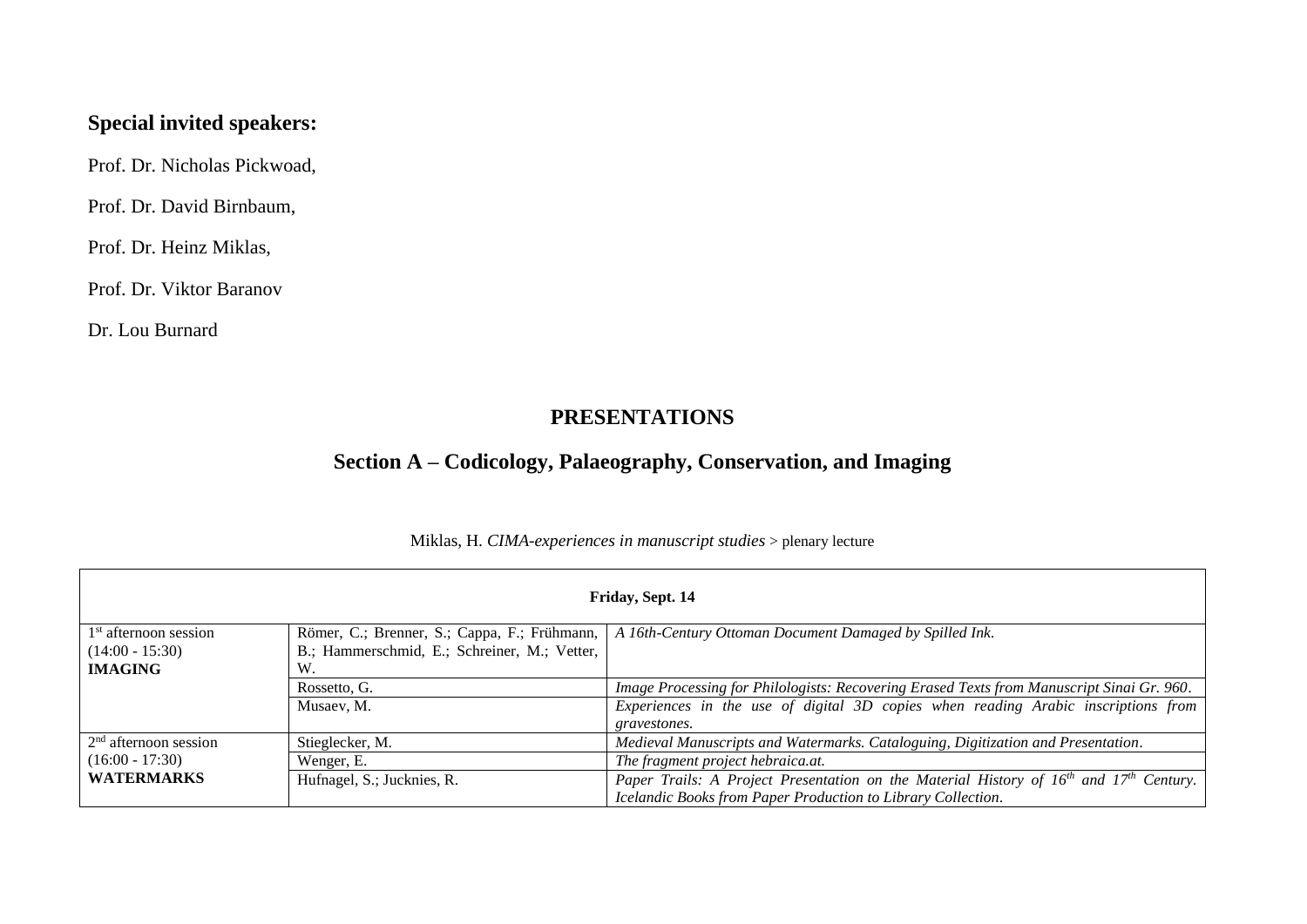| Saturday, Sept. 15                        |                                                  |                                                                                                                                                 |  |
|-------------------------------------------|--------------------------------------------------|-------------------------------------------------------------------------------------------------------------------------------------------------|--|
| $1st$ morning session                     | Piñar, G.                                        | Analyzing DNA of old manuscripts, a genetic time travel.                                                                                        |  |
| $(9:00 - 10:30)$                          | Ukhanova, E.                                     | Isotopic analysis of the medieval manuscripts parchment: a new method and the first results.                                                    |  |
| <b>MATERIAL ANALYSIS</b>                  | Nadeeva, G.; Yakovleva, G.; Ilinskaya, O.        | Modern methods for Arabografic manuscript analysis.                                                                                             |  |
| Sunday, Sept. 16                          |                                                  |                                                                                                                                                 |  |
| $1st$ afternoon session                   | Engel, P.                                        | Conservation of written heritage $0/1$ – Chances and work to do.                                                                                |  |
| $(14:00 - 15:30)$                         | Stasinou, A.; Banou, P.                          | Conservation treatment of manuscripts and Codicology: questions and considerations.                                                             |  |
| <b>CONSERVATION</b>                       | Gogashvili, D.                                   | Codicological and paleographical aspects in conservation.                                                                                       |  |
| Monday, Sept. 17                          |                                                  |                                                                                                                                                 |  |
| $1st$ morning session<br>$(9:00 - 10:30)$ | Enami, K.; Okada, Y.; Ishizuka, H.; Shao-jie, X. | New Aspect of Codicology – With Scientific Analysis of Paper of Historically Important<br>Documents and Books of the Ancient to Premodern Eras. |  |
| <b>TECHNIAL ANALYSIS I</b>                | Ishizuka, H.; Enami, K., Okada, Y.; Shao-jie, X. | Quality of Paper and the Rank of Books - Case study of Chinese and Japanese Manuscripts<br>and Books.                                           |  |
|                                           | Veselov, F.                                      | The Dublin illuminated manuscript of the Alexander Romance: results of the preliminary<br>study.                                                |  |
| $2nd$ morning session                     | Ching, Ch.; Enami, K.; Okada, Y.                 | Cotton fibres within pre-Islamic paper fragments unearthed from Chinese Turkestan.                                                              |  |
| $(11:00 - 12:30)$                         | Krupa, T.N.                                      | The Ottoman Defter from the collection of the Central Scientific Library of the V.N. Karazin                                                    |  |
| <b>TECHNICAL ANALYSIS II</b>              |                                                  | University: Some aspects of research and attribution.                                                                                           |  |
|                                           | Vodopivec Tomažič, J.                            | Analysis of Binding Structure and Paper in Valvasor's Glory.                                                                                    |  |

# **Section B – Editions, Textual Criticism, Linguistics, Corpus Studies**

|                         |                                  | Friday, Sept. 14                                                                   |
|-------------------------|----------------------------------|------------------------------------------------------------------------------------|
| $1st$ afternoon session | $\cdots$                         | T.b.a.                                                                             |
| $(14:00 - 15:30)$       | Moussakova. E.                   | Digital paleography in Bulgaria.                                                   |
| <b>PALAEOGRAPHY</b>     | Antonijevic Ubois, S.; Magni, I. | Developing Resources for Digital Paleography: A user research perspective.         |
| $2nd$ afternoon session | Ackermann, K.                    | Towards the codicology of the Synaxarium annexed to the Codex Zographensis and its |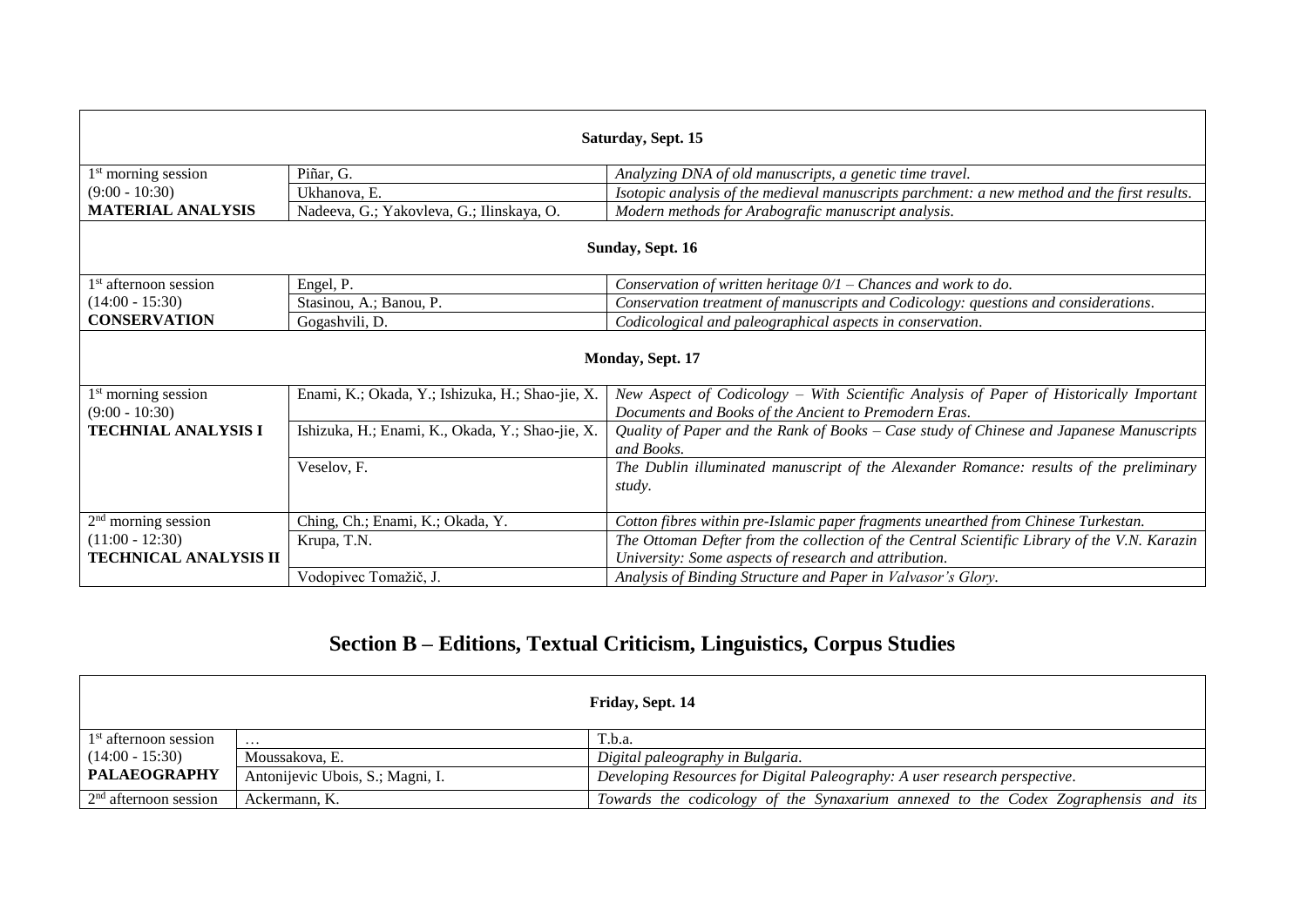| $(16:00 - 17:30)$                      |                                                          | attribution to John the Presbyter.                                                                                                            |
|----------------------------------------|----------------------------------------------------------|-----------------------------------------------------------------------------------------------------------------------------------------------|
| <b>MANUSCRIPTS</b>                     | Zholobov, O.                                             | On the Internet edition and complex study of the Tolstovskij Sbornik from the $13th$ century.                                                 |
|                                        | Žejn, A.                                                 | Orthographic variant or scribal error? The case of a late $18th$ century Slovenian manuscript.                                                |
|                                        |                                                          |                                                                                                                                               |
|                                        |                                                          | Saturday, Sept. 15                                                                                                                            |
|                                        |                                                          |                                                                                                                                               |
| $1st$ morning session                  | Novak, M.                                                | Linguistic analytical comments in the "Manuscript" historical corpus (Apostolos Collection).                                                  |
| $(9:00 - 10:30)$<br><b>LINGUISTICS</b> | Daiber, Th.                                              | T.b.a.                                                                                                                                        |
|                                        | $V$ .;<br>Balashevich,<br>D.; Kozak,<br>Makarova,<br>A.: | Distribution of allogenetic elements in the language of Croatian Glagolitic manuscripts from                                                  |
|                                        | Kharlamova, A.; Sobolev, A.                              | the $14^{th} - 15^{th}$ c.                                                                                                                    |
|                                        |                                                          | Sunday, Sept. 16                                                                                                                              |
|                                        |                                                          |                                                                                                                                               |
| $1st$ afternoon session                | Andrews, T.; Safaryan, A.; Atayan, T.                    | Semi-automated Workflows for Large-Scale Critical Editions: The Chronicle of Matthew of                                                       |
| $(14:00 - 15:30)$                      |                                                          | Edessa Online.                                                                                                                                |
| <b>TEXT EDITIONS</b>                   | Fuchsbauer, J.                                           | Paralleling texts across language borders $-A$ parallel edition of the versions of the lives of                                               |
|                                        |                                                          | Parasceva of Epibatai.                                                                                                                        |
|                                        | Dobrowolski, D.                                          | A parallel corpus of Old Rusian anti-Latin sermons of the 11th - 15th centuries.                                                              |
|                                        |                                                          |                                                                                                                                               |
|                                        |                                                          | Monday, Sept. 17                                                                                                                              |
|                                        |                                                          |                                                                                                                                               |
| $1st$ morning session                  | Rabl, I.                                                 | The Pez papers as part of a transforming edition.                                                                                             |
| $(9:00 - 10:30)$<br><b>CORPUS</b>      | Nosova, E.                                               | Charters and letters of French kings (XIVth-XVth cc. from the Scientific archives of St.<br>Petersburg Institute of History: Digital Edition. |
| <b>EDITIONS</b>                        | Zakharov, A.                                             | Court Deployment Books of the Early XVIII Century: the prospects for the digital edition of                                                   |
|                                        |                                                          | manuscripts.                                                                                                                                  |
|                                        |                                                          |                                                                                                                                               |
| $2nd$ morning session                  | Andreev, A.                                              | The corpus-based approach to studying Balto-Slavic linguistic interference.                                                                   |
| $(11:00 - 12:30)$                      | Rakhilina, E.; Borodina, M.;<br>Murzinova, E.;           | Lermontov reread: towards a better understanding of language of the Russian classics.                                                         |
| <b>CORPUS STUDIES</b>                  | Borisenko, N.; Frolov, D.                                |                                                                                                                                               |
|                                        | Vučajnk, T.                                              | Is it Slovenian or Carinthian Slovenian?                                                                                                      |

## **Section C – Data Modelling, Text Encoding, Annotation, Quantitative Analysis**

Baranov, V.; Gnutikov, R. The statistic module of the historical corpus "Manuscript" Historical corpus, linguistic statistics, medieval Slavonic manuscripts > plenary lecture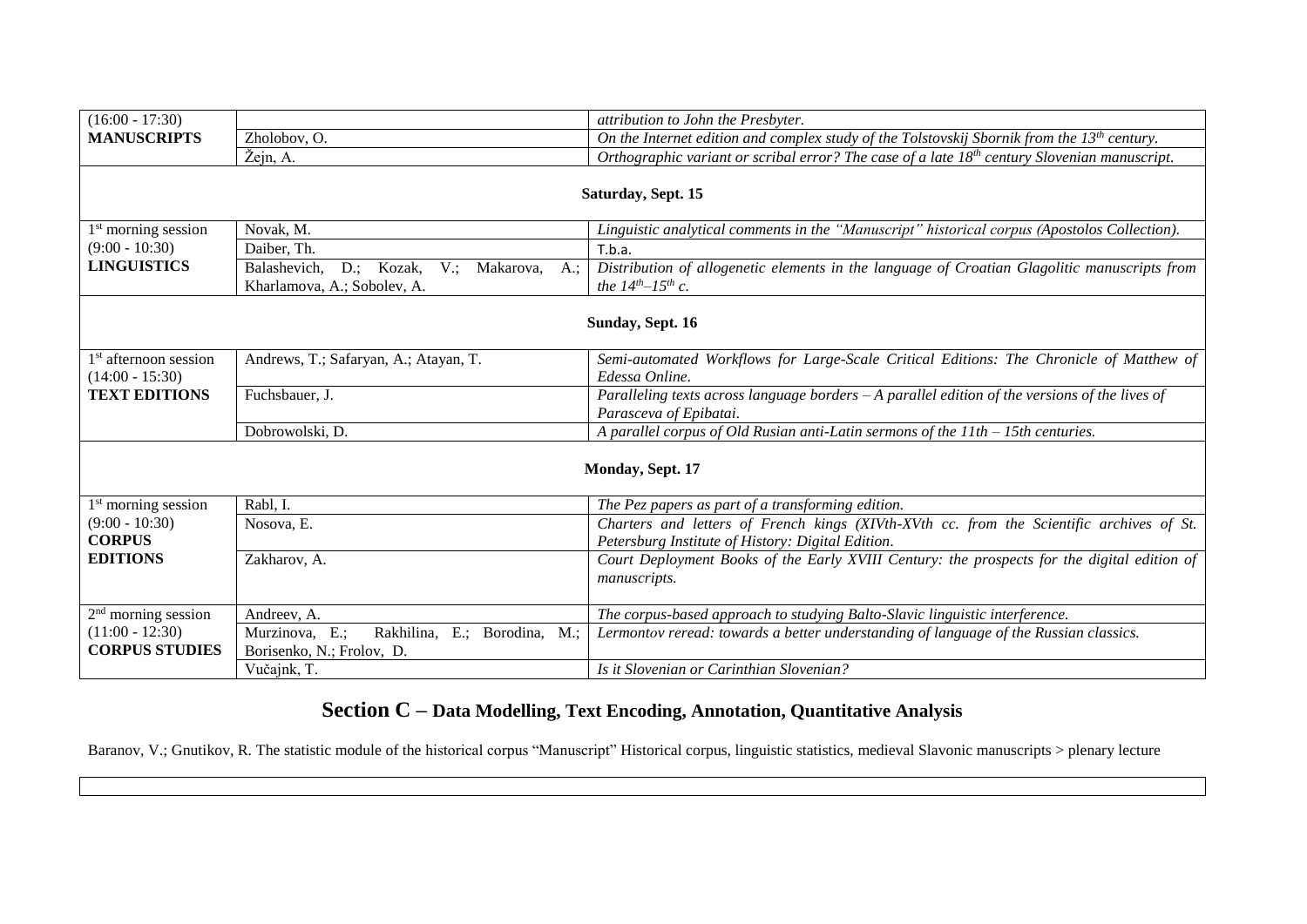| Friday, Sept. 14                                    |                                                                            |                                                                                                                        |  |
|-----------------------------------------------------|----------------------------------------------------------------------------|------------------------------------------------------------------------------------------------------------------------|--|
| 1 <sup>st</sup> afternoon session                   | Arndt, N.; Fechner, M.                                                     | ediarum.MSDESC.                                                                                                        |  |
| $(14:00 - 15:30)$                                   | Capron, L.; Giovacchini, J.; Grignon, S.                                   | Encoding scholies as a main text: a borderline case for XML-TEI and manuscripts digital editions                       |  |
| <b>Digital editing</b>                              | Lavrentiev, A.; Debrenne, M.; Panina, N.;<br>Dolgushin, D.; Borodikhin, A. | Digital editions and corpora of francophone diaries by Alexandre Chicherin and Olga Orlova-<br>Davydova.               |  |
| $2nd$ afternoon session                             | Lyashevskaya, O.                                                           | Towards a TEI model of the historical dictionaries of Russian.                                                         |  |
| $(16:00 - 17:30)$                                   | Povroznik, N.                                                              | Corpus-based Historical Interpretation: Analyzing the Indexes to Verbatim Records of the Early                         |  |
| <b>Encoding I</b>                                   |                                                                            | $20th$ -century State Duma of the Russian Empire.                                                                      |  |
|                                                     | Kolosova, V.; Zaytseva, Ks.; Kovalenko, K.                                 | PhytoLex: Conception and Technical Implementation Phytonyms.                                                           |  |
| Saturday, Sept. 15                                  |                                                                            |                                                                                                                        |  |
| 1 <sup>st</sup> morning session<br>$(9:00 - 10:30)$ | Arkhangelskiy, T.; Mishina, E.; Pichkhadze, A.                             | The Unified Dictionary in the System for Digital Morphological Annotation of Old Russian and<br>Church Slavonic Texts. |  |
| <b>Encoding II</b>                                  | Azarova, I.; Alekseeva, E.; Lavrentiev, E.;                                | Using the TXM platform to optimise textual information retrieval and representation in the                             |  |
|                                                     | Konstantin Sipunin                                                         | Petersburg Corpus of Hagiographic Texts (SCAT).                                                                        |  |
|                                                     | Göransson. E.                                                              | How to calculate what is not there. Manuscript lacunes in a relational MySQL database.                                 |  |
| Sunday, Sept. 16                                    |                                                                            |                                                                                                                        |  |
| 1 <sup>st</sup> afternoon session                   | Sitchinava, D.                                                             | The corpus/database of the Old East Slavic Birchbark letters.                                                          |  |
| $(14:00 - 15:30)$                                   | Vertan, C.                                                                 | A framework for annotating and interpreting vagueness in historical documents.                                         |  |
| <b>Annotation</b>                                   | Ptentsova, A.                                                              | Old Russian npaso (pravo) and kpuso (krivo): part-of-speech attribution and grammatical tagging.                       |  |
| Monday, Sept. 17                                    |                                                                            |                                                                                                                        |  |
| 1 <sup>st</sup> morning session                     | Korkiakangas, T.                                                           | Analyzing scribal writing performance in medieval documents.                                                           |  |
| $(9:00 - 10:30)$                                    | Baranov, V.; Zuga, O.                                                      | Experiences of the statistical analysis of the most frequent lemmas in the Panteleymon Gospels of                      |  |
| Quantitative                                        |                                                                            | the $12^{th}$ -13 <sup>th</sup> centuries (RNL, Sof. 1).                                                               |  |
| analysis I                                          | Utidjian, H.                                                               | Digital techniques for progress in Armenian neumatology.                                                               |  |
| $2nd$ morning session                               | Baranov, V.                                                                | Comparative analysis of n-grams in different genre-collections of the corpus "Manuscript".                             |  |
| $(11:00 - 12:30)$                                   | Hoffert, M.; Lazar, M.                                                     | Paradigmatic n-gram approach in studying linguistic standardization n-grams.                                           |  |
| <b>Quantitative</b>                                 | Pilgun, M.                                                                 | uantitative text analysis: interpretation of results.                                                                  |  |
| analysis II                                         |                                                                            |                                                                                                                        |  |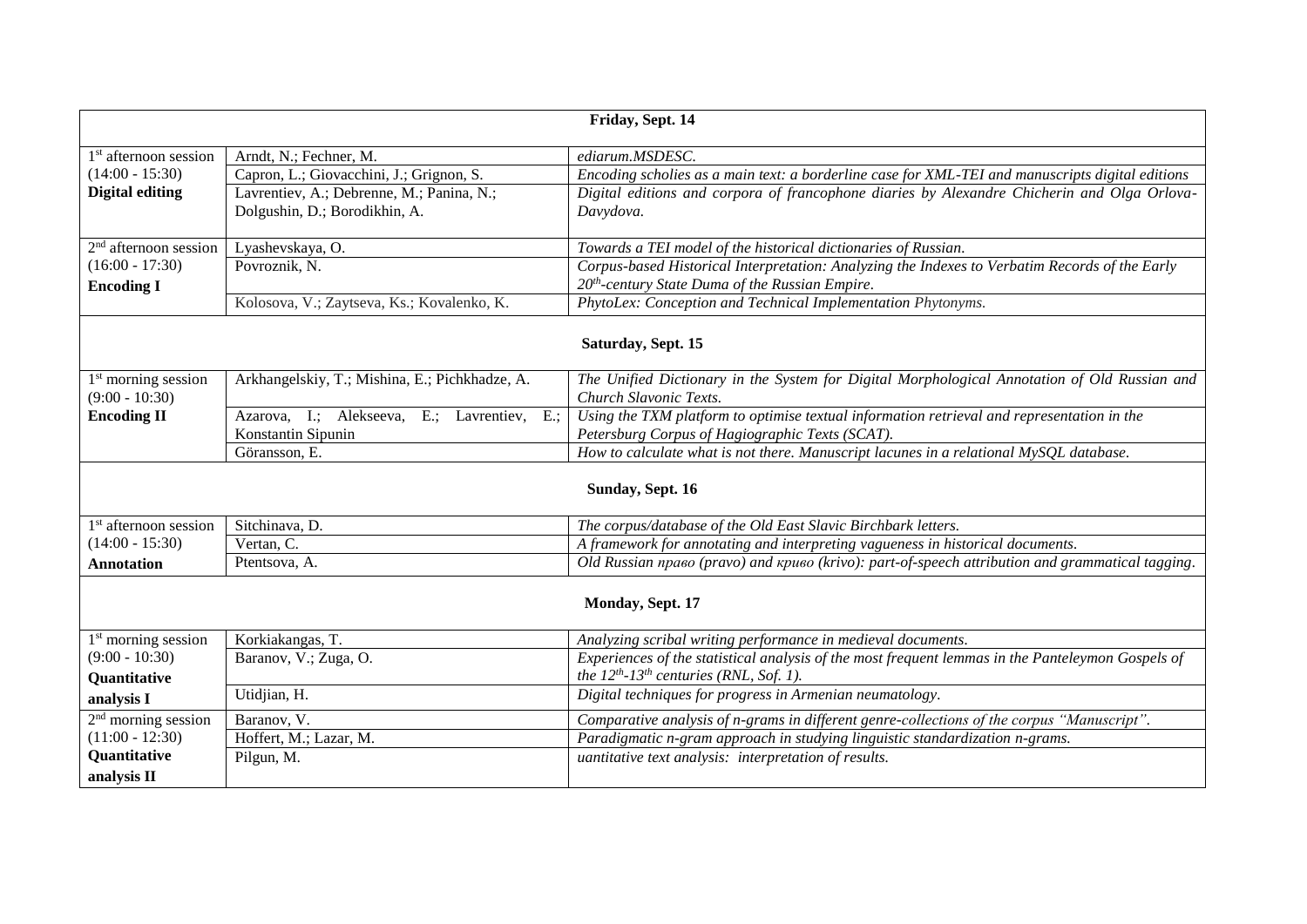| Section D – Digital Archives, Data bases, and Information Visualization |
|-------------------------------------------------------------------------|
|-------------------------------------------------------------------------|

| Friday, Sept. 14                                    |                                         |                                                                                                                                                 |
|-----------------------------------------------------|-----------------------------------------|-------------------------------------------------------------------------------------------------------------------------------------------------|
| $1st$ afternoon session                             | Pilát Št.; Knoll, V.                    | GORAZD: An Old Church Slavonic Digital Hub.                                                                                                     |
| $(14:00 - 15:30)$                                   | Totomanova, A.-M.                       | Digital Resources and Historical Lexicography.                                                                                                  |
| <b>DATABASES I</b>                                  | Zlivko, S.                              | On the results of compiling the electronic dictionary of $M.V.$ Lomonosov's linguistic terminology.                                             |
|                                                     |                                         |                                                                                                                                                 |
| $2nd$ afternoon session                             | Vernyaeva, R.; Zhdanova, E.             | The corpus of Russian dialects of the Republic of Udmurtia: presentation of the a multimedia material.                                          |
| $(16:00 - 17:30)$                                   | Varlamova, L.                           | International and Russian standardized terminology used in textual databases: aspects of compatibility.                                         |
| <b>DATABASES II</b>                                 | Ivanov, A.; Varfolomeyev, A.            | Smart space based approach to representation of knowledge about textual heritage.                                                               |
| Saturday, Sept. 15                                  |                                         |                                                                                                                                                 |
| 1 <sup>st</sup> morning session                     | Haltrich, M.                            | The digital scriptorium and its inhabitants.                                                                                                    |
| $(9:00 - 10:30)$                                    | Maniaci, M.; Orofino, G.                | SIMO - Sistema informativo della Montecassino Medievale. An integrated resource for the knowledge and                                           |
| <b>DIGITAL ARCHIVES</b>                             |                                         | enhancement of Montecassino Medieval heritage.                                                                                                  |
|                                                     | Cusimano, F.                            | A 'cloud' full of digitized manuscripts. The Veneranda Biblioteca Ambrosiana, from the Custos Catalogi to the Data                              |
|                                                     |                                         | Curator.                                                                                                                                        |
| Sunday, Sept. 16                                    |                                         |                                                                                                                                                 |
| $1st$ afternoon session<br>$(14:00 - 15:30)$        | Avenoza Vera, G.; Soriano<br>Robles, L. | Philobiblon, promoting traditional Humanities from the Information and Communication Technologies (ICTs).                                       |
| <b>DIGITAL ARCHIVES</b><br>П                        | Yavrukova, B.                           | Establishment, organization and development of digital collections of the Sofia University Library "St. Kliment<br>Ohridski".                   |
|                                                     | Shikhaliev, Sh.                         | The digital archive of Arabic manuscripts of Daghestan: digital copies, description and databases.                                              |
| Monday, Sept. 17                                    |                                         |                                                                                                                                                 |
| 1 <sup>st</sup> morning session<br>$(9:00 - 10:30)$ | Pochinskaia, I.; Palkin, A.             | Digital research complex of old printed books and manuscripts of the Laboratory for Studies in Archaeography of<br>the Ural Federal University. |
| <b>DIGITAL ARCHIVES</b><br>Ш                        | Yumasheva, Yu.                          | СОЗДАНИЕ ЭЛЕКТРОННЫХ КОПИЙ АРХИВНЫХ ДОКУМЕНТОВ - ОПЫТ РАЗРАБОТКИ<br>ТЕХНИЧЕСКИХ ТРЕБОВАНИЙ.                                                     |
|                                                     | Mazur, L.; Gorbachev, O.                | Strategies for Digitization of Archival Materials: Digital Archives and Databases.                                                              |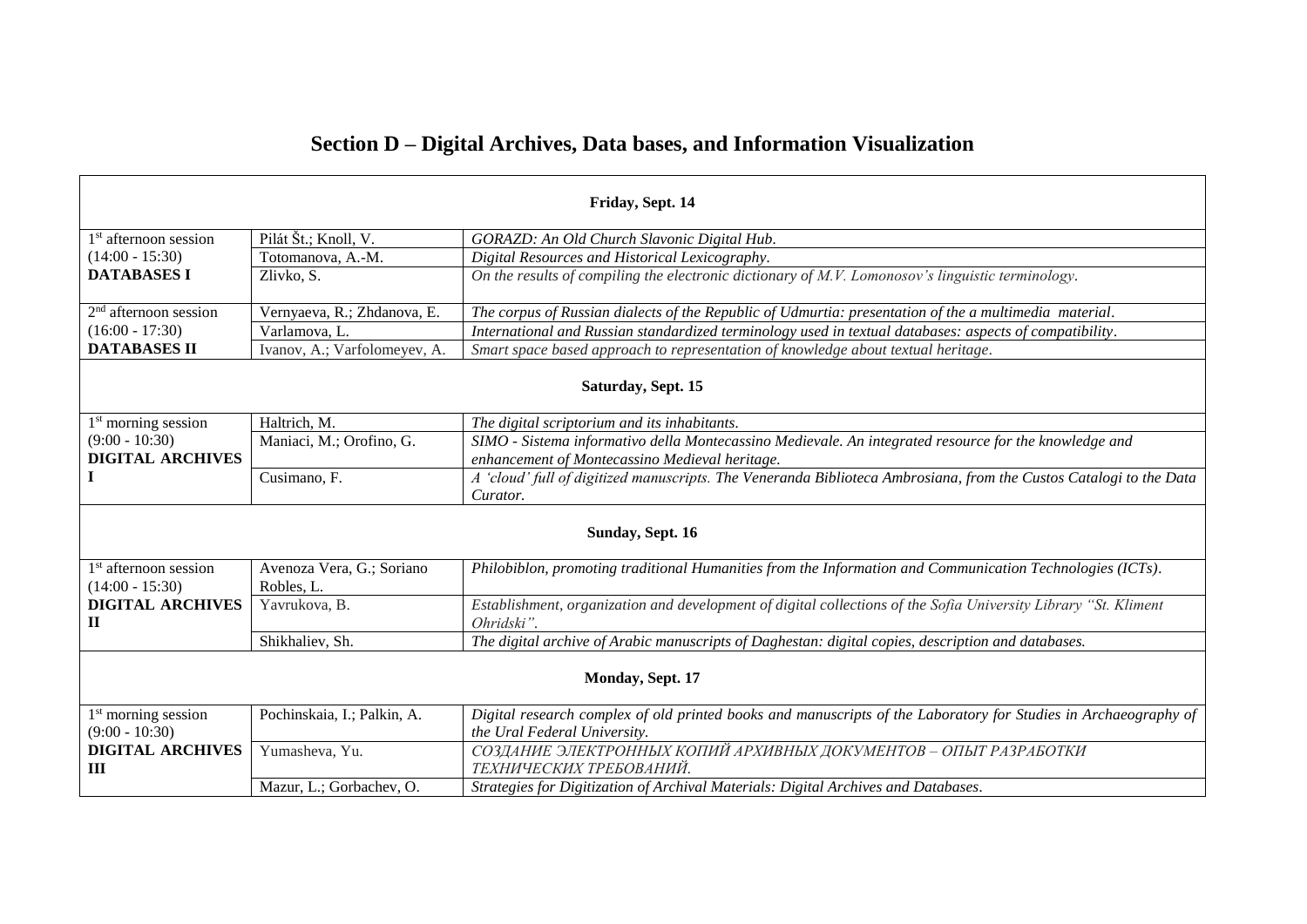| $2nd$ morning session | Gagarina, D.: Kornienko, S.  | Geographic Visualization and Analysis of Perm Provincial Pre-Revolutionary Newspapers.                                 |
|-----------------------|------------------------------|------------------------------------------------------------------------------------------------------------------------|
| $(11:00 - 12:30)$     | lakovleva. E.                | Historical networks and a prosopography of Pre-Mongol Rus.                                                             |
| <b>Visualization</b>  | Savinova, A.; Stepanova, Iu. | Russian censuses of 17 <sup>th</sup> century as a source on the history of migration processes: representation in GIS. |

#### **ACCOMODATION**

For the accommodation in Vienna (Sept. 14<sup>th</sup>-15<sup>th</sup>) we recommend the Hotel Korotan: <u><http://www.korotan.com/></u>

Please contact via [office@korotan.com](mailto:office@korotan.com) and mention that the rooms are reserved for conference participants.

For the accommodation in Krems (Sept. 16<sup>th</sup>-17<sup>th</sup>/18<sup>th</sup>) we recommend the Kolpinghaus: <u><http://www.krems.kolping.at/></u>

Please contact via [campuskrems@kolping.at](mailto:campuskrems@kolping.at) and mention that the rooms are reserved for conference participants.

There will be an organized shuttle from Vienna to Krems on Sunday, Sept. 16<sup>th</sup>.

### **CONFERENCE FEE**

The registration will still be automatized; for the time being please send an e-mail to [patricia.engel@donau-uni.ac.at.](mailto:patricia.engel@donau-uni.ac.at) The fee is 160 Euros. Speakers and university members will get reduction; this will be communicated individually. As soon as you are registered you will get an invoice.

### **Sponsors:**



Jan Kocisek +43 676 5195068 [kocisek@utanet.at](mailto:kocisek@utanet.at) / [@adeva.com](mailto:kocisek@adeva.com)